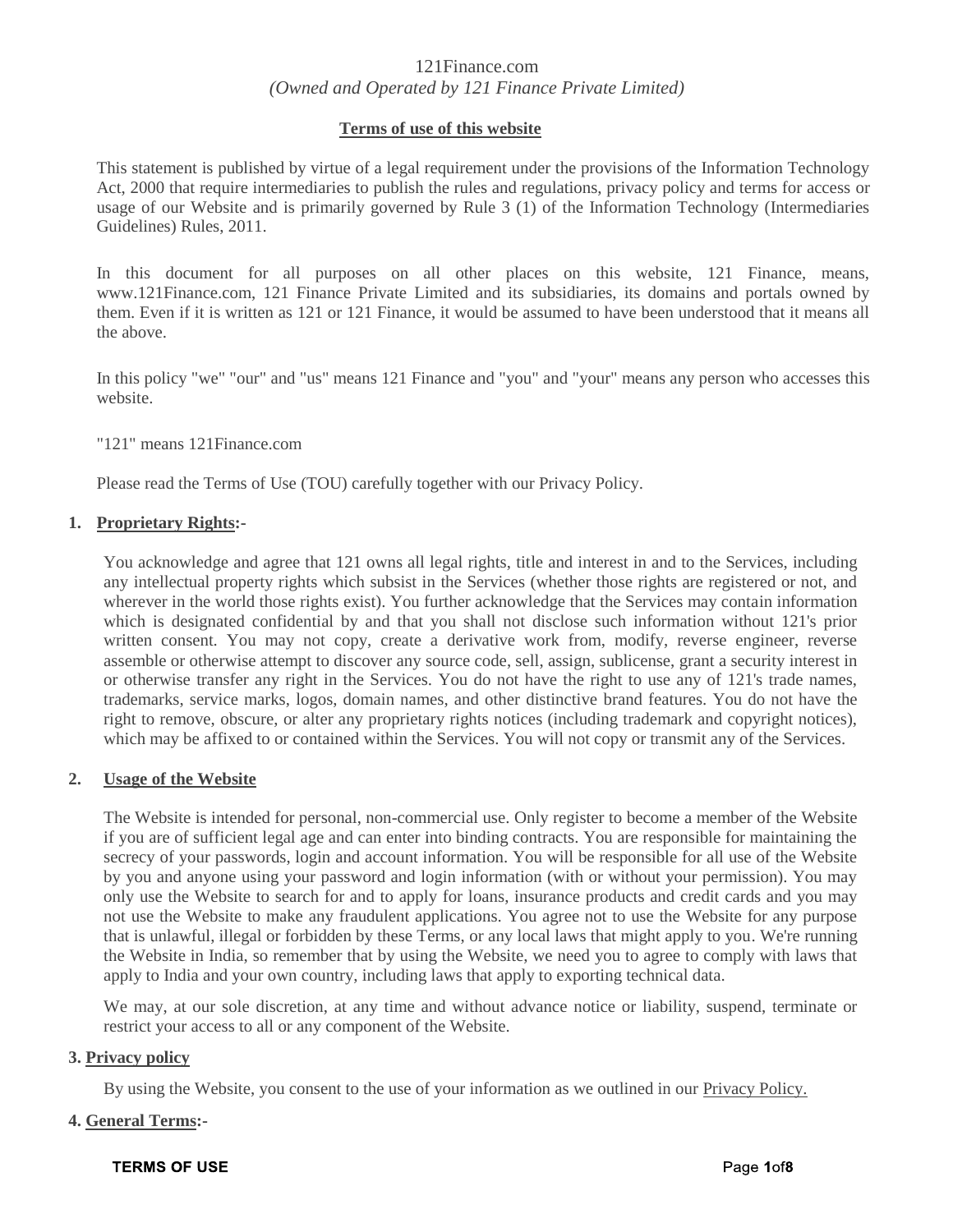# *(Owned and Operated by 121 Finance Private Limited)*

- 4.1 Access to and use of this Website is subject to these TOU and our Privacy Policy. By accessing and using this Website you agree to be bound by and to act in accordance with these TOU and our Privacy Policy. If you do not agree to these Terms of Use or our Privacy Policy, please do not access and use this Website.
- 4.2If you breach any term of these TOU, your right to access and use this Website shall cease immediately.
- 4.3 We reserve the right to amend these TOU from time to time without notice by amending this page. The amended TOU will be effective from the date they are posted on this Website. As these TOU may be amended from time to time, you should check them whenever you visit this Website. Your continued use of this Website will constitute your acceptance of the amended TOU.

# **5. Eligibility:**

The Service is not available to minors under the age of 18 or to any users suspended or removed from the system by 121 for any reason. Users may not have more than one active account. Additionally, users are prohibited from selling, trading, or otherwise transferring their accounts to another party. If you do not qualify, you may not use the Service or this Website.

# **6. Our Services Cover:-**

6.1 We offer quick, customized, simple, direct, transparent way of securing short term funds with flexible repayment options. Simultaneously we offer to lenders an avenue for short term, consistent and safe returns on their surplus working capital.

We are Worlds 1<sup>st</sup> Online Marketplace, where we connect borrowers in need of short term funds, to lenders who have surpluses of available short term deployment. 121 offer flexible tenures from 7 days onwards on market driven interest rates. 121 use conventional and non-conventional data analytics, algorithms and risk assessment tools to prescreen borrowers before bringing them to our trade desk to match with suitable lenders.

- 6.2 We aim to provide uninterrupted access to this Website but we give no warranty as to the uninterrupted availability of this Website. We reserve the right to suspend, restrict or terminate your access to this Website at any time.
- 6.3 We reserve the right to add, amend, delete, edit, remove or modify any information, content, material or data displayed on this Website and without notice from time to time.

# **7. Intellectual Property Rights:-**

- 7.1 The copyright in the information, content, material or data displayed on this Website belongs to us or authorized or members. You may temporarily print, copy, download or store extracts of information, content, material or data displayed on this Website for your own personal use but should not be used for any other purpose.
- 7.2 This website contains material which is owned by us. This material includes, but is not limited to, data, documents, information, details, design, layout, appearance and graphics; logos, business names, trading names, service marks and trade-marks, internet domain names, moral rights, rights specifications, know how, processes and business methods; software programs (in all cases whether registered or unregistered and including all rights to apply for registration) and all such rights are reserved. Reproduction of any material of our website is prohibited for any commercial use.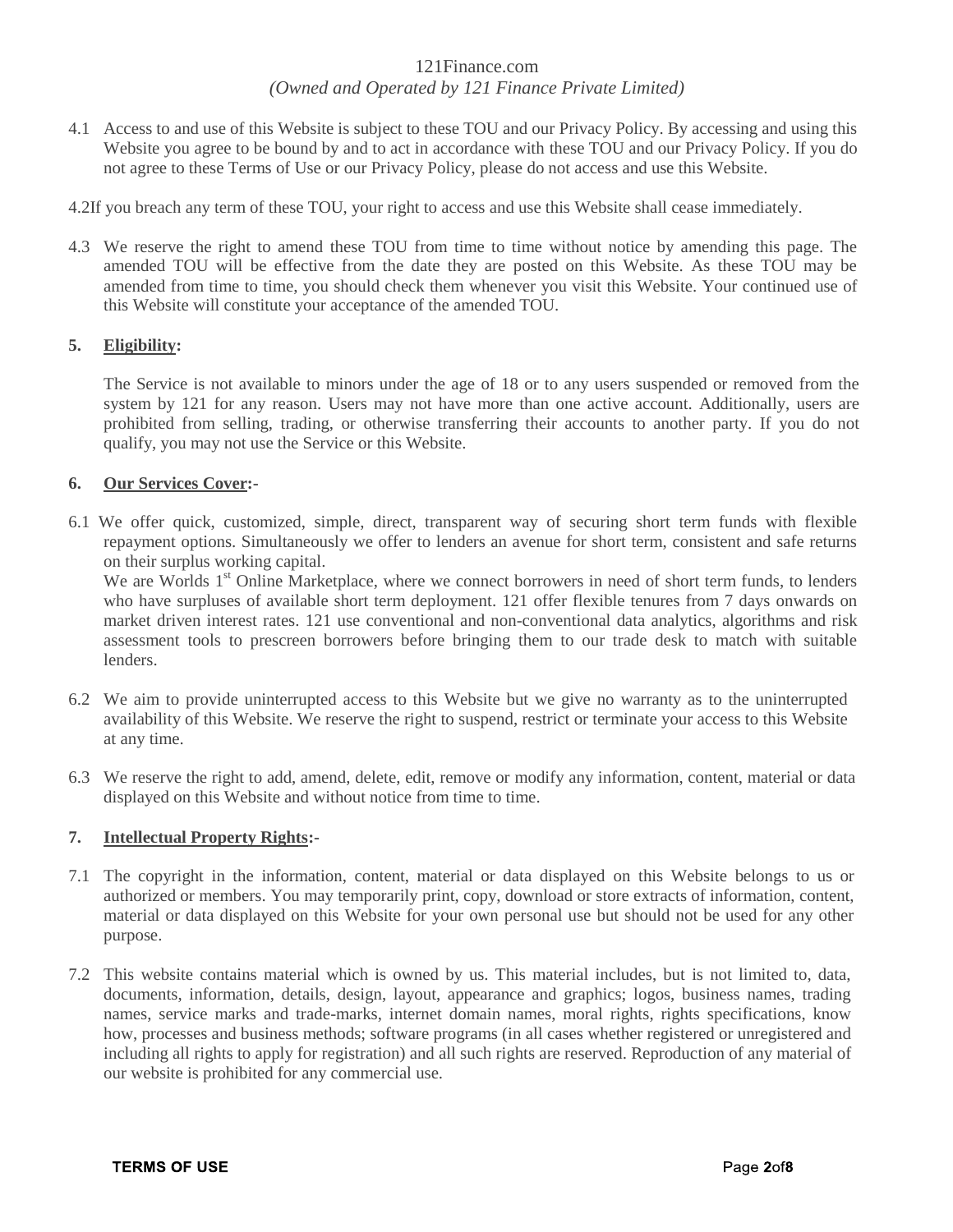# *(Owned and Operated by 121 Finance Private Limited)*

7.3 Business Secret / Protection of Business Method:- You must not transmit, or input into the Website, any: files that may damage any other person's computing devices or software, content that may be offensive, or material or Data in violation of any law (including Data or other material protected by copyright or trade secrets/ business method on which you do not have the right to use);

## **8. Responsibilities Of Users:-**

- 8.1 You must take all reasonable precautions (including using appropriate virus checking software) to ensure that any information, content, material or data you provide is free from viruses, spyware, malicious software, trojans, worms, logic bombs and anything else which may have a contaminating, harmful or destructive effect on any part of this Website or the websites of third parties or any other technology.
- 8.2 You may complete a registration process as part of your use of this Website which may include the creation of a username, password and/or other identification information. Any username, password and/or other identification information must be kept confidential by you and must not be disclosed to, or shared with, anyone. Where you do disclose to or share with anyone your username, password and/or other identification information, you are solely responsible for all activities undertaken on this Website using your username, password and/or other identification information.
- 8.3 You must check and ensure that all information, content, material or data you provide on this Website is correct, complete, accurate and not misleading and that you disclose all relevant facts. We do not accept any responsibility or liability for any loss or damage you may suffer or incur if any information, content, material or data you provide on this Website is not correct, complete and accurate or if it is misleading or if you fail to disclose all relevant facts.
- 8.4 It is your responsibility to identify and correct any mistakes or errors in the information, content, material or data held by the third party about you before you obtain any of services. We do not accept any responsibility or liability for any loss or damage you may suffer or incur if any information, content, material or data held by the third party about you is not correct, complete and accurate or if it is misleading or if you have failed to disclose all relevant facts.
- 8.5 You must get permission from any other person about whom you propose to provide information before you provide it. In submitting any other person's details, you are confirming to us that you have their permission to do so and that they understand how their details will be used.
- 8.6 You are solely liable for any impersonation or fraud that you may commit while submitting any information on this Website and the resultant damage or injury that such impersonation or fraud may cause to us or to any third party. We, and such affected third parties shall have the rights to initiate such legal action against you as deemed fit.
- 8.7 You undertake to comply with all laws, rules and regulations in force at all times during the subsistence of these terms within the territory of India and especially but not limited to those related to financial services, loans, securities, foreign exchange and taxes.
- 8.8 You are solely responsible and liable for your conduct on this Website and for your User Content.

## **9. Our Limited Liabilities:-**

9.1 Please be aware that by submitting your details, you are making an offer for our services from the relevant third party on its terms and conditions that may be accepted or rejected. The contract for the service will only be concluded once your offer has been accepted. You will receive confirmation when your offer has been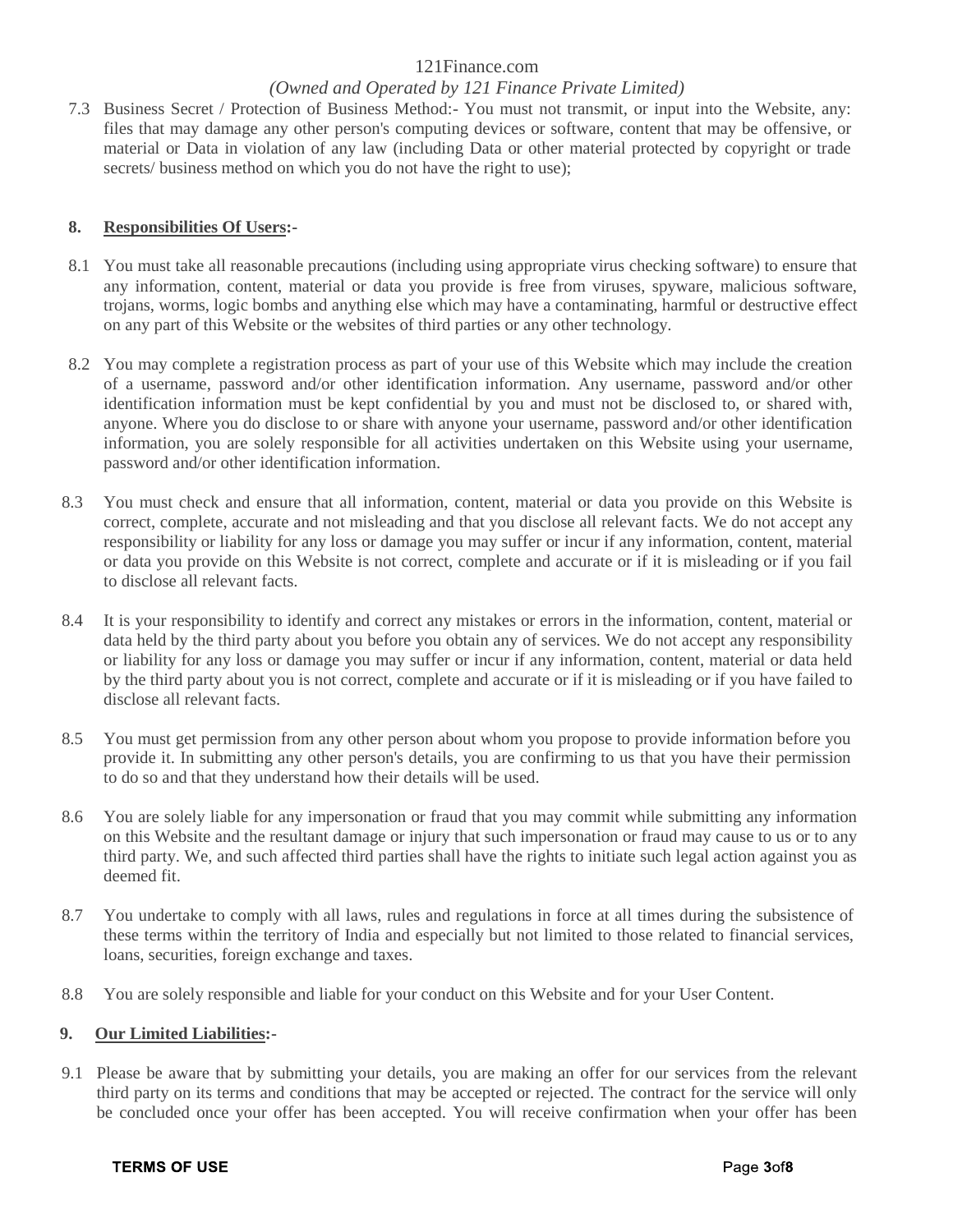# *(Owned and Operated by 121 Finance Private Limited)*

accepted. In case your offer for any service is rejected or in case your offer for any service is rejected even after acceptance for any reason, we are not responsible or liable for any losses or damages suffered or incurred by you in the process. However, we will take all the possible efforts to get you another best deal as per your requirement by sharing your details with other third party but again we are not liable or responsible if we are unable to provide you services as per your requirement

- 9.2 If you apply for and obtain any service, you will be contracting with a third party who will be providing that service to you on their own terms and conditions. It is your responsibility to ensure that you understand and agree with those terms and conditions before entering into a contract to obtain that service. We are not responsible or liable for any loss or damage you may suffer or incur in connection with the terms and conditions applying to any contract entered into by you with any third party in relation to any service or for any acts, omissions, errors or defaults of any third party in connection with those terms and conditions.
- 9.3 We do not endorse, recommend or accept responsibility for such third parties, their services, their websites or for any information, opinions or views given or advice provided by such third parties (whether on their websites or otherwise).
- 9.4 Any views, opinions, advice or assistance which is given or provided to you by a third party after you have used this Website do not represent our views, opinions, advice or assistance and are not checked, monitored, reviewed, verified or endorsed by us.
- 9.5 We use reasonable endeavors to ensure that the data, material and information on this Website is accurate and to correct any errors or omissions as soon as practicable after being notified of them. However, we are not able to guarantee that the data, material and information on this Website is accurate or that there are no errors or omissions in the data, material and information.
- 9.6 The Content, Products, and Services Published on this Website may include inaccuracies or errors, Including Pricing errors. We do not guarantee the accuracy of , and disclaim all liability for any errors or other inaccuracies relating to the information and description of the content, products, and services. All such information, software, products, and services are provided "AS THEY ARE" without warranty of any kind.
- 9.7 We do not monitor, verify or endorse data, material and information submitted or provided by third/other parties which is included on the Website and you should be aware that such information may be inaccurate, incomplete or out of date. In particular, we do not monitor, verify or endorse the information collected or as presented to you on the Website. We are not responsible for any data, material or information included on the Website which has been provided by third parties.
- 9.8 We disclaim all warranties and conditions that this Website, its services or any email sent from 121, its affiliates, and/or their clients are free of viruses or other harmful components.
- 9.9 We are not responsible for any losses or damages arising from an inability to access the Website, from any use of the Website or from reliance on the data transmitted using the Website where such losses or damages are caused by any event beyond our reasonable control including as a result of the nature of electronic transmission of data over the internet.
- 9.10 We are not responsible or liable for any direct and indirect losses or damages suffered or incurred by you or for any losses or damages suffered or incurred by you which were not foreseeable by us when you accessed or used the Website.
- 9.11 Please be aware that the information and descriptions of services on this Website may not represent the complete descriptions of all the features and terms and conditions of those services. You must ensure that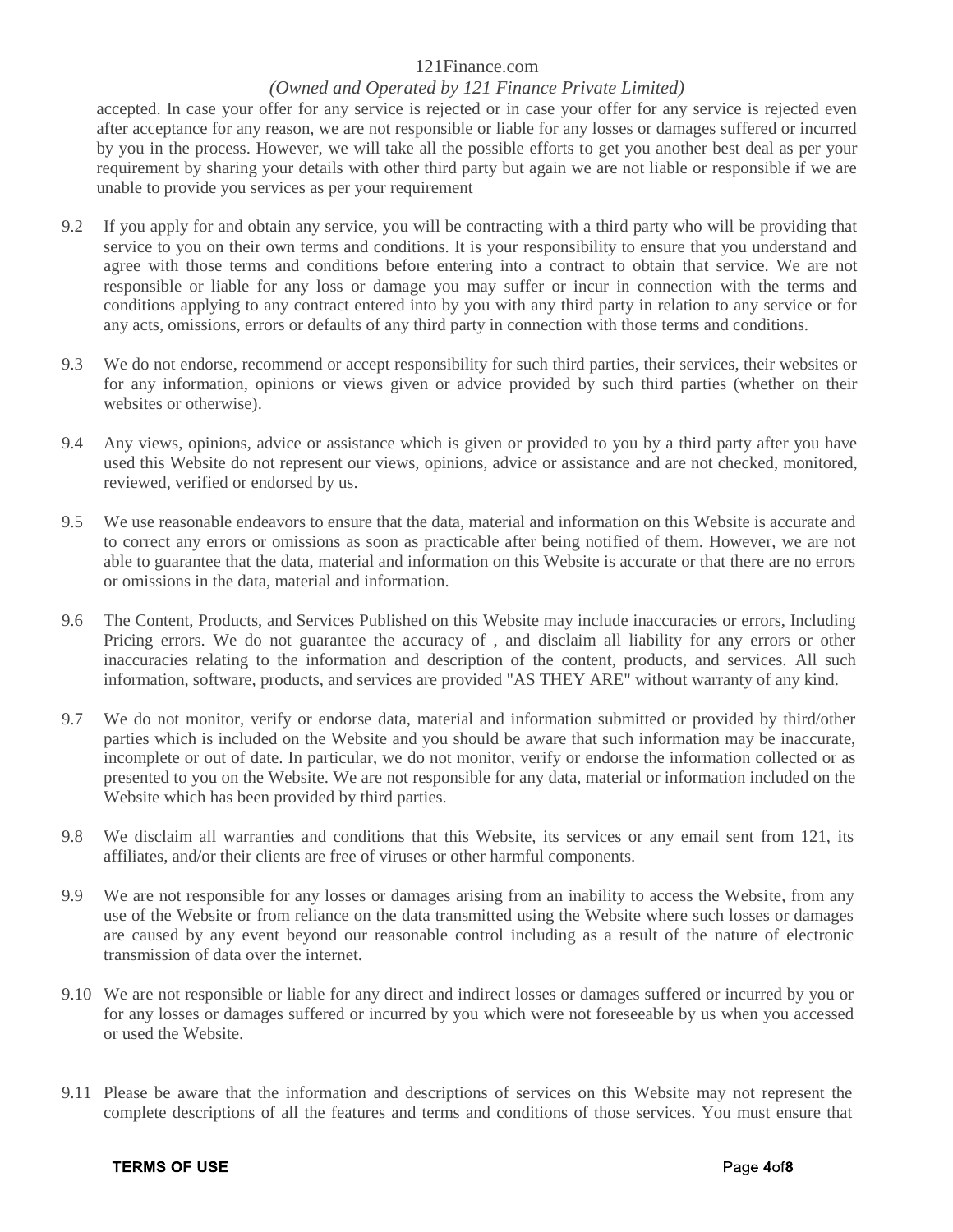## *(Owned and Operated by 121 Finance Private Limited)*

you carefully read all the features and terms and conditions of the service before applying for it.

- 9.12 In no event shall 121 and/or its affiliates be liable for any direct, indirect, punitive, incidental, special, or consequential damages arising out of, or in any way connected with, your access to, display of or use of this Website or with the delay or inability to access, display or use this Website (including, but not limited to, your reliance upon opinions appearing on this Website; any computer viruses, information, software, linked Sites, products, and services obtained through this Site; or otherwise arising out of the access to, display of or use of this Site) whether based on a theory of negligence, contract, tort, strict liability, or otherwise.
- 9.13 Please be aware that whilst this Website provides information on our services, there may be other products or services available with us or in the market which is not shown on this Website and which may be more appropriate or suitable for you than those shown on this Website.

#### **10. Indemnity:-**

- 10.1 You agree that you will be liable to us for any damage, loss, claim, demand, liability or expense that we may suffer or incur arising out of or in connection with your conduct on this Website and/or your User Content.
- 10.2 You agree to indemnify us for and hold 121 and its officers, directors, agents, subsidiaries, joint ventures, and employees harmless from any claims, causes of action, damages, losses, demands, liabilities, recoveries, fines, penalties or other costs or expenses of any kind or nature, including reasonable attorneys' fees arising out of or related to your breach of this TOU or arising out of your violation of any law or the rights of a third party, or your use/conduct on this Website.

#### **11. Recording of your calls:-**

Telephone calls that you may make to our customer service help lines may be monitored and/or recorded. This will help us to train our staff and improve our service to you. A recording will only be used under proper and careful supervision.

#### **12. Grievance Officer:-**

In accordance with the relevant provisions of the Information Technology Act, 2000 and Rules made thereunder, the name and contact details of the Grievance Officer who can be contacted with respect to any complaints or concerns including those pertaining to breach of 121 Finance Terms of Use, Privacy Policy and other policies or questions are published as under:

Grievance Officer Name: Vijay Jain

Email address: grievance@121Finance.com

The Grievance Officer can be contacted between 10:30 a.m. to 6:00 p.m. from Monday to Friday except on public holidays.

## **13. Privacy:-**

- 13.1 We are committed to protecting your privacy and we treat your privacy very seriously. We process information about you in line with our Privacy Policy. By using this Website, you agree to the way in which we process and deal with your personal information.
- 13.2 We may disclose your personal information or access your account if required to do so by law, any court, the Financial Services Authority, or any other applicable regulatory, compliance, Governmental or law enforcement agency.